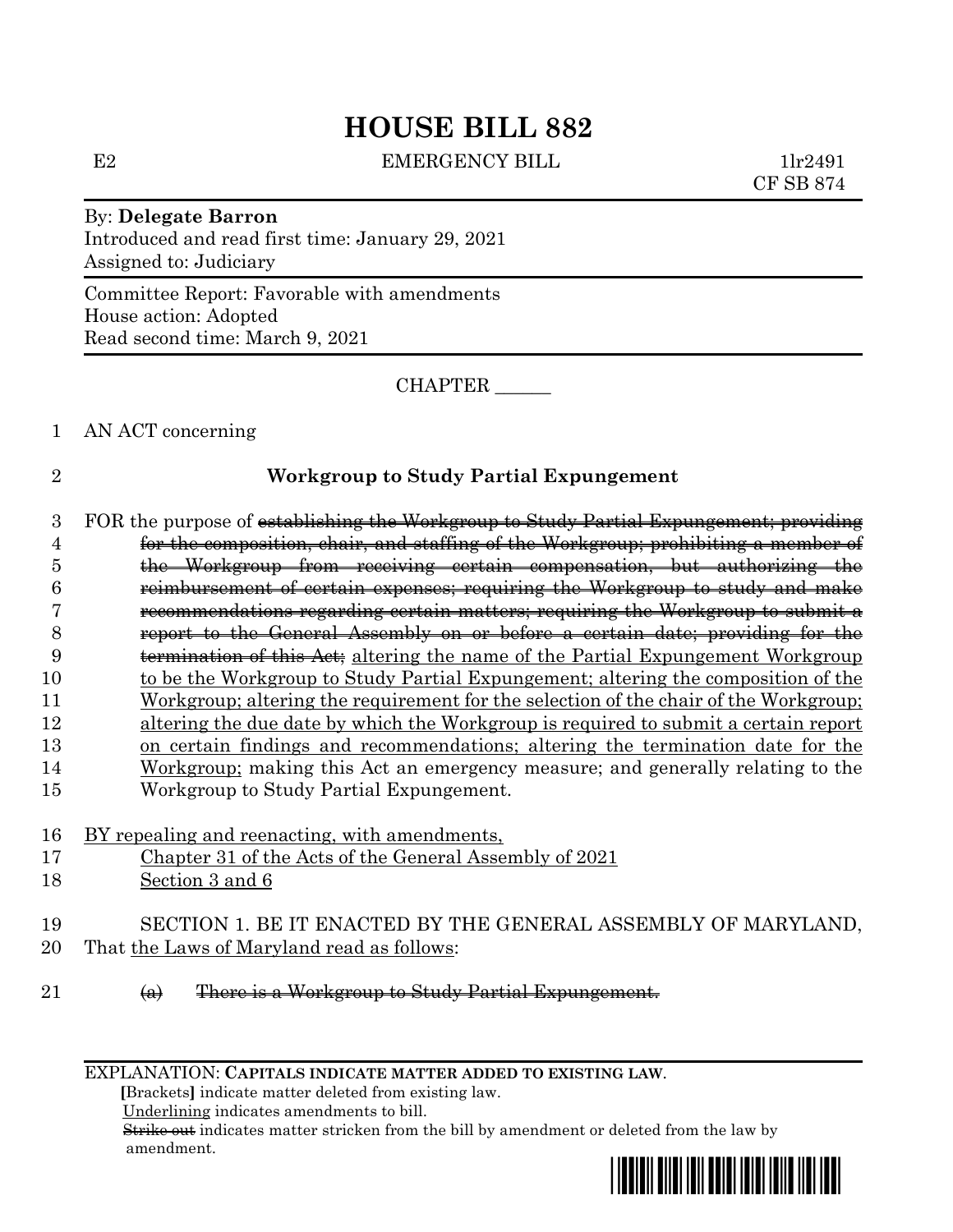|              | $\overline{2}$             | <b>HOUSE BILL 882</b>                                                                                                                                    |
|--------------|----------------------------|----------------------------------------------------------------------------------------------------------------------------------------------------------|
| 1            | $\bigoplus$                | The Workgroup consists of the following members:                                                                                                         |
|              |                            |                                                                                                                                                          |
| 2<br>3       | the Senate:                | two members of the Senate of Maryland, appointed by the President of<br>$\bigoplus$                                                                      |
| 4<br>5       | the House;                 | two members of the House of Delegates, appointed by the Speaker of<br>$\left(\frac{1}{2}\right)$                                                         |
| 6            |                            | $\left(\frac{1}{2}\right)$<br>the Public Defender, or the Public Defender's designee;                                                                    |
| 8            | by the Governor:           | one representative of the Administrative Office of the Courts, appointed<br>$\leftrightarrow$                                                            |
| 9<br>10      |                            | the President of the Maryland State's Attorneys' Association, or the<br>$\bigoplus$<br>President's designee; and                                         |
| 11<br>12     | the Governor.              | one representative of the Job Opportunities Task Force, appointed by<br>$\left( 6 \right)$                                                               |
| 13           | $\Theta$                   | The Workgroup shall elect a chair from among its members.                                                                                                |
| 14           | $\bigoplus$                | The Governor's Office of Crime Prevention, Youth, and Victim Services shall                                                                              |
| $15\,$       |                            | provide staff for the Workgroup.                                                                                                                         |
| 16           | $\left(\mathbf{e}\right)$  | A member of the Workgroup:                                                                                                                               |
| 17           |                            | $\bigoplus$<br>may not receive compensation as a member of the Workgroup; but                                                                            |
| 18<br>19     |                            | is entitled to reimbursement for expenses under the Standard State<br>$\left(\frac{2}{2}\right)$<br>Travel Regulations, as provided in the State budget. |
| 20           | ⊕                          | The Workgroup shall study and develop a plan and legislative                                                                                             |
| 21           |                            | recommendations for enabling the expungement of criminal charges that are currently not                                                                  |
| 22<br>$23\,$ | Article.                   | eligible for expungement because of the requirements of § 10-107 of the Criminal Procedure                                                               |
|              |                            |                                                                                                                                                          |
| 24           | $\left( \bigoplus \right)$ | On or before January 5, 2022, the Workgroup shall report its plan and                                                                                    |
| $25\,$       |                            | legislative recommendations to the General Assembly, in accordance with § 2-1257 of the                                                                  |
| 26           |                            | State Government Article.                                                                                                                                |
| $\rm 27$     |                            | <b>Chapter 31 of the Acts of 2021</b>                                                                                                                    |
| $28\,$       |                            | SECTION 3. AND BE IT FURTHER ENACTED, That:                                                                                                              |
| 29           | (a)                        | <u>There is a [Partial Expungement Workgroup] WORKGROUP TO STUDY</u>                                                                                     |
| 30           |                            | PARTIAL EXPUNGEMENT.                                                                                                                                     |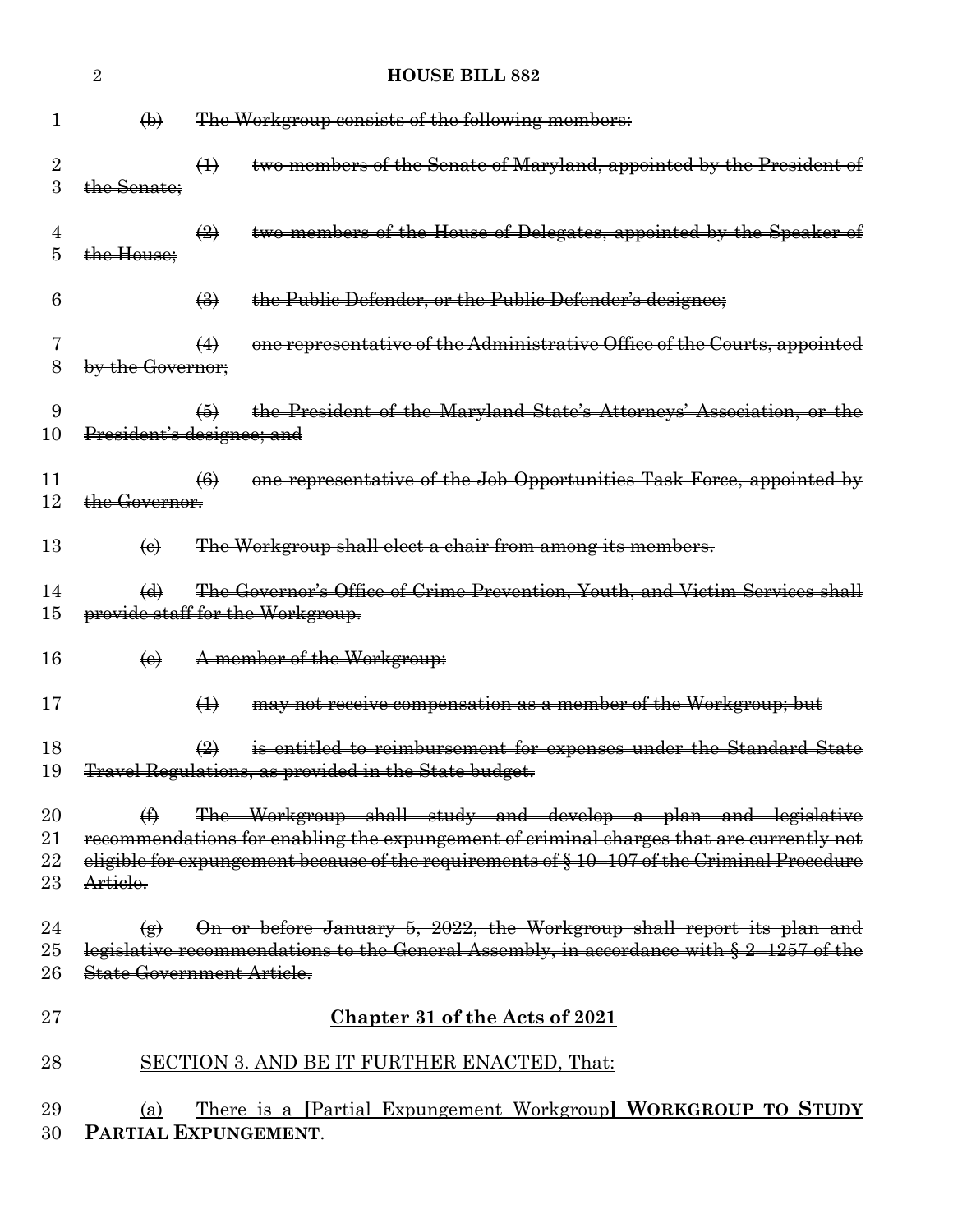## **HOUSE BILL 882** 3

| $\mathbf{1}$                     | (b)                        | The Workgroup consists of the following members:                                                                                                                                                                                                                                                                                                                                                                                                        |
|----------------------------------|----------------------------|---------------------------------------------------------------------------------------------------------------------------------------------------------------------------------------------------------------------------------------------------------------------------------------------------------------------------------------------------------------------------------------------------------------------------------------------------------|
| $\boldsymbol{2}$<br>3            | the Senate;                | (1)<br>two members of the Senate of Maryland, appointed by the President of                                                                                                                                                                                                                                                                                                                                                                             |
| $\overline{4}$<br>$\overline{5}$ | the House;                 | (2)<br>two members of the House of Delegates, appointed by the Speaker of                                                                                                                                                                                                                                                                                                                                                                               |
| 6                                |                            | (3)<br>the Public Defender, or the Public Defender's designee;                                                                                                                                                                                                                                                                                                                                                                                          |
| $\overline{7}$<br>8              |                            | (4)<br>one representative of the Administrative Office of the Courts,<br><b>APPOINTED BY THE CHIEF JUDGE OF THE COURT OF APPEALS; [and]</b>                                                                                                                                                                                                                                                                                                             |
| 9<br>10                          |                            | the President of the Maryland State's Attorneys' Association, or the<br>(5)<br>President's designee; AND                                                                                                                                                                                                                                                                                                                                                |
| 11<br>12                         |                            | THE JOB OPPORTUNITIES TASK<br>(6)<br>ONE REPRESENTATIVE OF<br>FORCE, APPOINTED BY THE GOVERNOR.                                                                                                                                                                                                                                                                                                                                                         |
| 13<br>14                         | $\left( \mathrm{c}\right)$ | <u>The Workgroup shall [designate the chair of the Workgroup] ELECT A CHAIR</u><br>FROM AMONG ITS MEMBERS.                                                                                                                                                                                                                                                                                                                                              |
| 15<br>16                         | (d)                        | The Governor's Office of Crime Prevention, Youth, and Victim Services shall<br>provide staff for the Workgroup.                                                                                                                                                                                                                                                                                                                                         |
| 17                               | (e)                        | A member of the Workgroup:                                                                                                                                                                                                                                                                                                                                                                                                                              |
| 18                               |                            | may not receive compensation as a member of the Workgroup; but<br>(1)                                                                                                                                                                                                                                                                                                                                                                                   |
| 19<br>20                         |                            | (2)<br>is entitled to reimbursement for expenses under the Standard State<br>Travel Regulations, as provided in the State budget.                                                                                                                                                                                                                                                                                                                       |
| 21<br>22<br>23<br>24             | (f)<br>Article.            | The Workgroup shall study and develop a plan and legislative<br>recommendations for enabling the expungement of criminal charges that are currently not<br>eligible for expungement because of the requirements of $\S 10-107$ of the Criminal Procedure                                                                                                                                                                                                |
| 25<br>26<br>27                   | (g)                        | On or before January 5, [2021] 2022, the Workgroup shall report its plan and<br>legislative recommendations to the General Assembly, in accordance with $\S 2-1257$ of the<br>State Government Article.                                                                                                                                                                                                                                                 |
| 28<br>29<br>30<br>31<br>32       |                            | SECTION 6. AND BE IT FURTHER ENACTED, That, subject to Sections 4 and 5 of<br>this Act, this Act shall take effect June 1, 2020. Section 3 of this Act shall remain effective<br>for a period of $\lceil 1 \text{ year} \rceil$ 2 YEARS and 1 month and, at the end of June 30, $\lceil 2021 \rceil$ 2022,<br>Section 3 of this Act, with no further action required by the General Assembly, shall be<br>abrogated and of no further force and effect. |